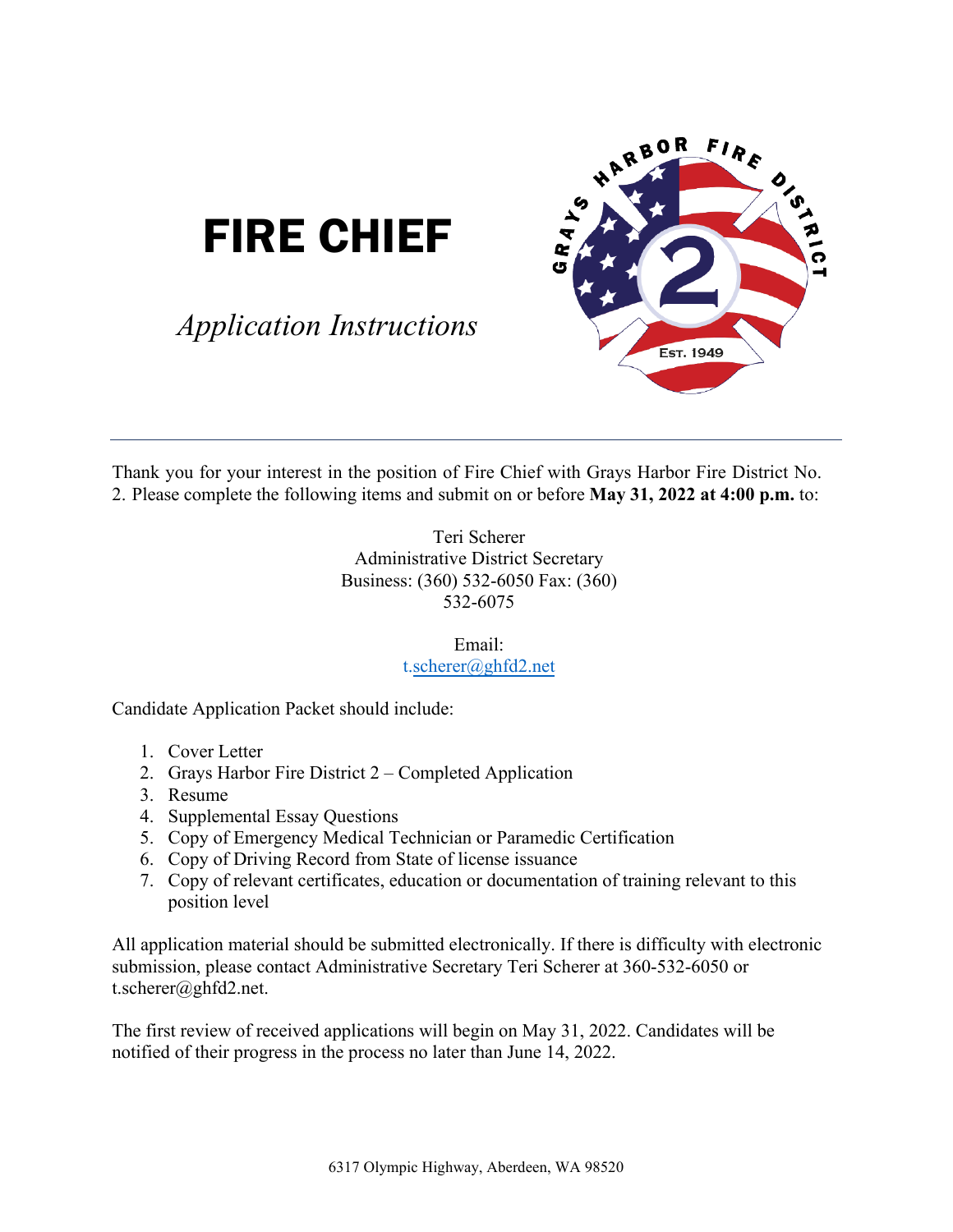

Business| 360.532.6050 Fax| 360.532.6075 www.ghfd2.org

DATE OF APPLICATION:

POSITION:

**FIRE CHIEF**

POSITION STATUS (CIRCLE ONE):

# **FULL-TIME**

#### INSTRUCTIONS:

ALL QUESTIONS on this form must be answered in complete detail. If a question does not apply to you, write: NA (not applicable). Applications must be filed on or before the closing date for the position. Postmarks will not be accepted.

### EQUAL OPPORTUNITY EMPLOYER

#### **PLEASE PRINT IN BLACK OR BLUE INK OR TYPE ALL INFORMATION**

#### SECTION 1 – PERSONAL INFORMATION

| <b>LAST NAME</b>                                                                                           | <b>FIRST NAME</b> |                    |  | <b>MIDDLE INITIAL</b> |            |
|------------------------------------------------------------------------------------------------------------|-------------------|--------------------|--|-----------------------|------------|
| PHYSICAL ADDRESS                                                                                           |                   | <b>CITY</b>        |  | <b>STATE</b>          | <b>ZIP</b> |
| MAILING ADDRESS (if different from above)                                                                  |                   | <b>CITY</b>        |  | <b>STATE</b>          | <b>ZIP</b> |
| $\Box$ Yes<br>Can you provide proof of a legal right to work in the United States after hire?<br>$\Box$ No |                   |                    |  |                       |            |
| <b>HOME PHONE:</b>                                                                                         |                   | <b>CELL PHONE:</b> |  |                       |            |
| <b>EMAIL ADDRESS (Personal):</b>                                                                           |                   |                    |  |                       |            |

# SECTION 2 – DRIVING RECORD INFORMATION

| DRIVERS LICENSE NO.                                                                                                                                           | <b>STATE</b> | <b>ISSUED DATE</b> | EXPIRATION DATE |  |  |
|---------------------------------------------------------------------------------------------------------------------------------------------------------------|--------------|--------------------|-----------------|--|--|
|                                                                                                                                                               |              |                    |                 |  |  |
| All applicants must complete this section if they have a valid Driver's License.<br>Attach a copy of your complete driving record from the state of issuance. |              |                    |                 |  |  |

# SECTION 3 – EDUCATION, TRAINING & SKILLS

|                                                                                                         | <b>NAME OF SCHOOL</b> | <b>LOCATION</b><br>(City, State) | <b>GRADUATED</b>  | <b>GRADE COMPLETED or</b><br><b>DEGREE EARNED</b> |  |  |
|---------------------------------------------------------------------------------------------------------|-----------------------|----------------------------------|-------------------|---------------------------------------------------|--|--|
| <b>HIGH SCHOOL</b>                                                                                      |                       |                                  | <b>YES</b><br>NO. |                                                   |  |  |
| COLLEGE or<br><b>TRADE SCHOOL</b>                                                                       |                       |                                  | <b>YES</b><br>NO. |                                                   |  |  |
| LIST OTHER APPLICABLE EDUCATION, TRAINING OR SCHOOLS ATTEND:                                            |                       |                                  |                   |                                                   |  |  |
| DESCRIBE SKILLS or EXPERIENCE (i.e. typing, computer skills & software applications, mechanical, etc.): |                       |                                  |                   |                                                   |  |  |
|                                                                                                         |                       |                                  |                   |                                                   |  |  |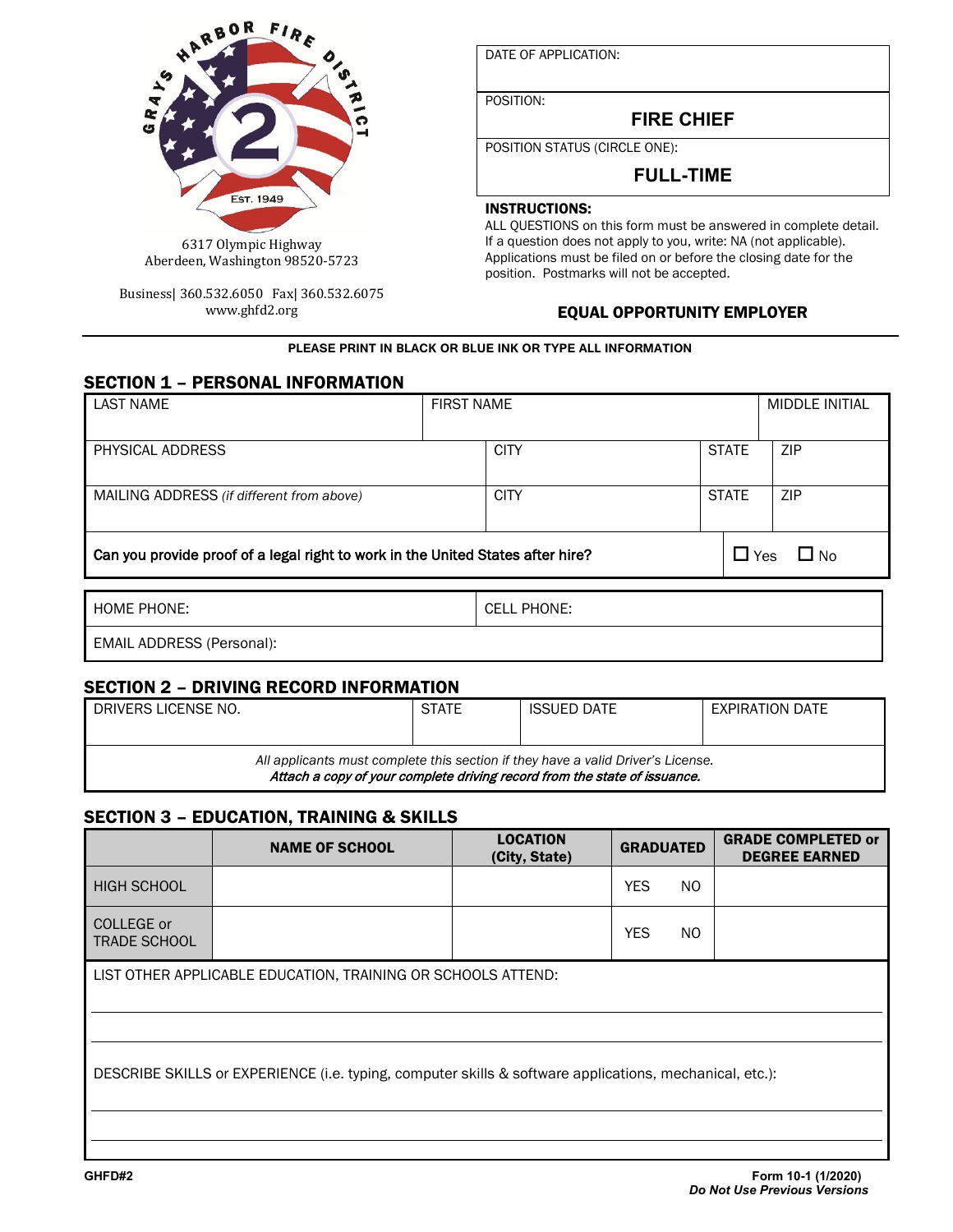### SECTION 4 – EMS EXPERIENCE & CERTIFICATIONS

|                                                                                                                                                              | <b>CERTIFICATION LEVEL</b> | <b>CERTIFICATION NO.</b> | <b>EXPIRATION</b> |  |  |  |
|--------------------------------------------------------------------------------------------------------------------------------------------------------------|----------------------------|--------------------------|-------------------|--|--|--|
| Washington State DOH<br><b>EMS Certification</b>                                                                                                             |                            |                          |                   |  |  |  |
| <b>National Registry</b>                                                                                                                                     |                            |                          |                   |  |  |  |
| Out-of-State EMS Cert.<br>STATE:                                                                                                                             |                            |                          |                   |  |  |  |
| Other (i.e. First Aid Card)                                                                                                                                  |                            |                          |                   |  |  |  |
| EMS RELATED TRAINING AND EDUCATION:<br>Please list, with dates, applicable certifications, training and education (attach certificates or training records): |                            |                          |                   |  |  |  |
| BRIEFLY DESCRIBE YOUR EMS EXPERIENCE:                                                                                                                        |                            |                          |                   |  |  |  |
|                                                                                                                                                              |                            |                          |                   |  |  |  |
|                                                                                                                                                              |                            |                          |                   |  |  |  |
|                                                                                                                                                              |                            |                          |                   |  |  |  |
| Please attach training records from previous agencies if available.                                                                                          |                            |                          |                   |  |  |  |

#### SECTION 5 – FIRE EXPERIENCE & CERTIFICATIONS

FIRE SERVICE-RELATED TRAINING AND EDUCATION: Please list, with dates, applicable certifications, training and education (attach certificates or training records):

BRIEFLY DESCRIBE YOUR FIREFIGHTING EXPERIENCE:

*Please attach training records from previous agencies if available.*

#### SECTION 6 - REFERENCES

| PERSONAL & PROFFESIONAL REFERENCES (List at least two personal references): |                |                      |                          |  |  |
|-----------------------------------------------------------------------------|----------------|----------------------|--------------------------|--|--|
| <b>NAME</b>                                                                 | <b>ADDRESS</b> | <b>CONTACT PHONE</b> | <b>TYPE OF REFERENCE</b> |  |  |
|                                                                             |                |                      |                          |  |  |
|                                                                             |                |                      |                          |  |  |
| <b>NAME</b>                                                                 | <b>ADDRESS</b> | <b>CONTACT PHONE</b> | <b>TYPE OF REFERENCE</b> |  |  |
|                                                                             |                |                      |                          |  |  |
|                                                                             |                |                      |                          |  |  |
| <b>NAME</b>                                                                 | <b>ADDRESS</b> | <b>CONTACT PHONE</b> | <b>TYPE OF REFERENCE</b> |  |  |
|                                                                             |                |                      |                          |  |  |
|                                                                             |                |                      |                          |  |  |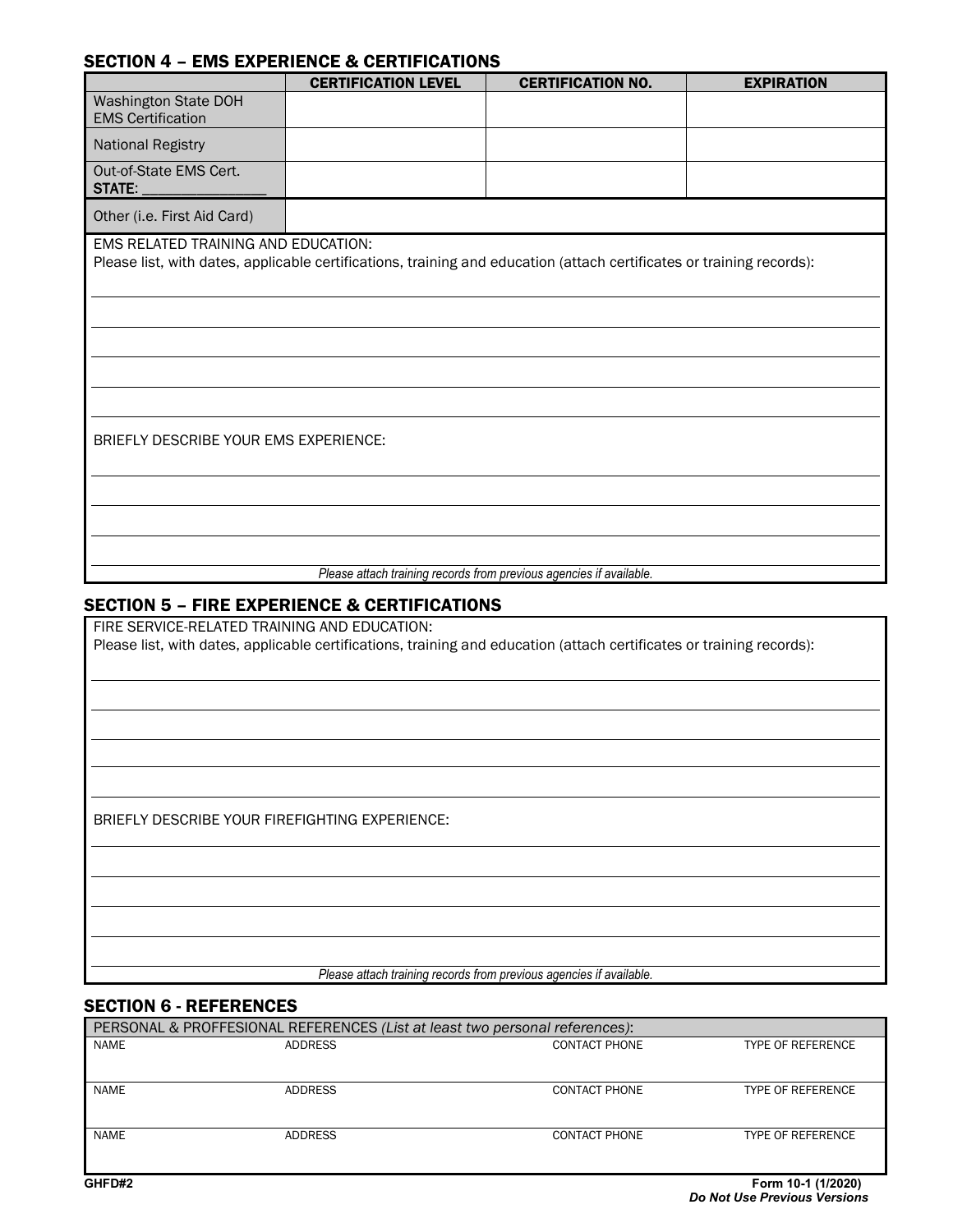## SECTION 7 – EMPLOYMENT HISTORY

| INSTRUCTIONS: Beginning with your most recent employer, list your work/experience history for the last 10 years and any<br>experience prior to that time which is directly related to the position for which you are applying. Please include all employment,<br>including Fire or EMS Agencies, regardless of employment status. A resume does not substitute for this section, please attach. |                       |             |
|-------------------------------------------------------------------------------------------------------------------------------------------------------------------------------------------------------------------------------------------------------------------------------------------------------------------------------------------------------------------------------------------------|-----------------------|-------------|
|                                                                                                                                                                                                                                                                                                                                                                                                 |                       |             |
|                                                                                                                                                                                                                                                                                                                                                                                                 |                       |             |
|                                                                                                                                                                                                                                                                                                                                                                                                 |                       |             |
|                                                                                                                                                                                                                                                                                                                                                                                                 |                       |             |
| DESCRIBE DUTIES/PRIMARY JOB TASKS or FUNCTIONS:                                                                                                                                                                                                                                                                                                                                                 |                       |             |
|                                                                                                                                                                                                                                                                                                                                                                                                 |                       |             |
|                                                                                                                                                                                                                                                                                                                                                                                                 |                       |             |
| May we contact this Employer? YES NO<br>DESCRIBE DUTIES/PRIMARY JOB TASKS or FUNCTIONS:                                                                                                                                                                                                                                                                                                         |                       |             |
|                                                                                                                                                                                                                                                                                                                                                                                                 |                       |             |
|                                                                                                                                                                                                                                                                                                                                                                                                 |                       |             |
|                                                                                                                                                                                                                                                                                                                                                                                                 |                       |             |
|                                                                                                                                                                                                                                                                                                                                                                                                 |                       |             |
|                                                                                                                                                                                                                                                                                                                                                                                                 |                       |             |
| DESCRIBE DUTIES/PRIMARY JOB TASKS or FUNCTIONS:                                                                                                                                                                                                                                                                                                                                                 |                       |             |
|                                                                                                                                                                                                                                                                                                                                                                                                 |                       |             |
|                                                                                                                                                                                                                                                                                                                                                                                                 |                       |             |
|                                                                                                                                                                                                                                                                                                                                                                                                 |                       |             |
| <b>EMPLOYER/BUSINESS NAME:</b>                                                                                                                                                                                                                                                                                                                                                                  |                       | End Date: _ |
|                                                                                                                                                                                                                                                                                                                                                                                                 | Start Date: _________ |             |
|                                                                                                                                                                                                                                                                                                                                                                                                 |                       |             |
| May we contact this Employer? YES NO                                                                                                                                                                                                                                                                                                                                                            |                       |             |
| DESCRIBE DUTIES/PRIMARY JOB TASKS or FUNCTIONS:                                                                                                                                                                                                                                                                                                                                                 |                       |             |
|                                                                                                                                                                                                                                                                                                                                                                                                 |                       |             |
|                                                                                                                                                                                                                                                                                                                                                                                                 |                       |             |
|                                                                                                                                                                                                                                                                                                                                                                                                 |                       |             |
|                                                                                                                                                                                                                                                                                                                                                                                                 |                       |             |
|                                                                                                                                                                                                                                                                                                                                                                                                 |                       |             |
|                                                                                                                                                                                                                                                                                                                                                                                                 |                       |             |
| May we contact this Employer? YES NO                                                                                                                                                                                                                                                                                                                                                            |                       |             |
| DESCRIBE DUTIES/PRIMARY JOB TASKS or FUNCTIONS:                                                                                                                                                                                                                                                                                                                                                 |                       |             |
|                                                                                                                                                                                                                                                                                                                                                                                                 |                       |             |

I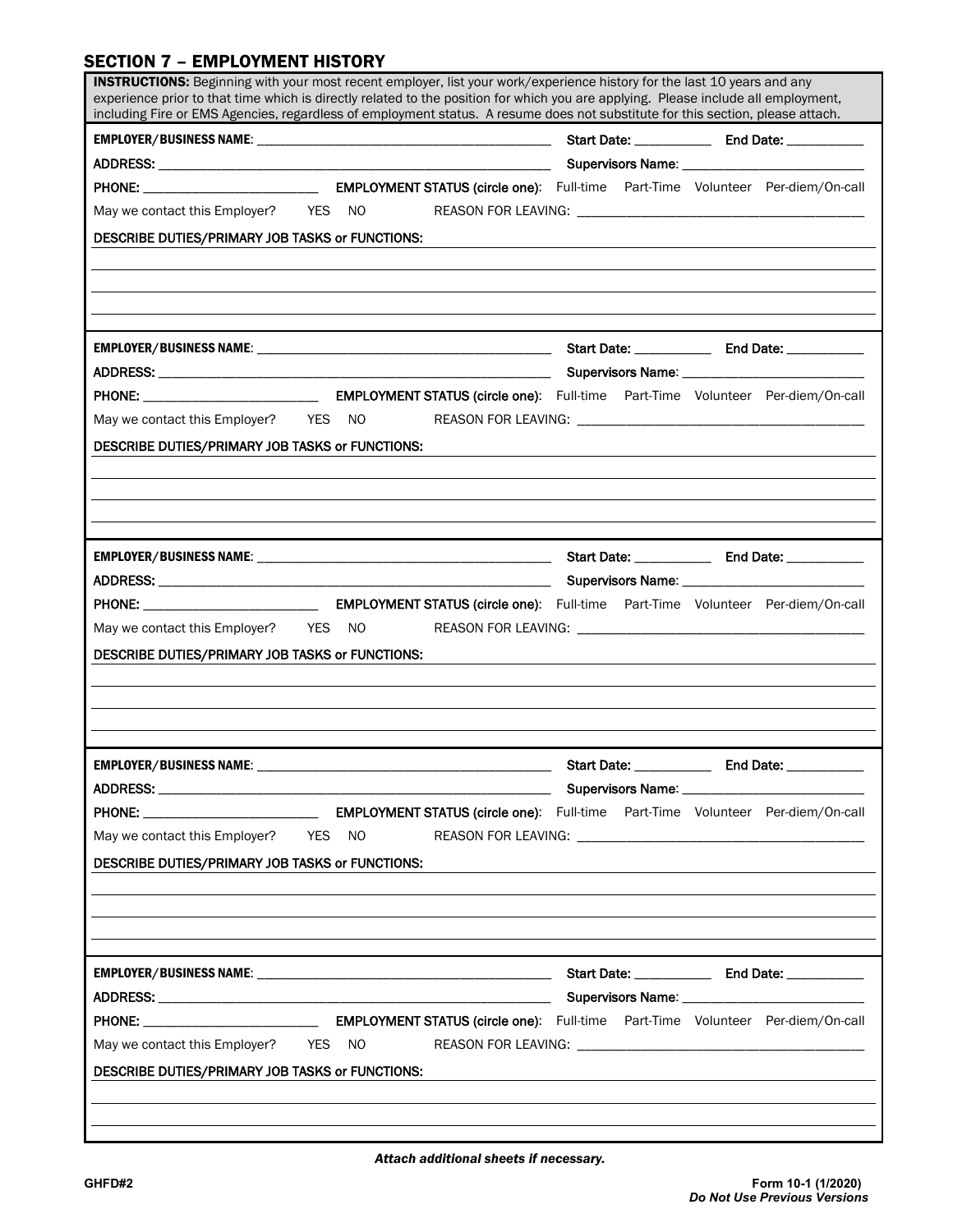#### SECTION 8 – BACKGROUND INFORMATION

| Grays Harbor Fire District No. 2 is mindful of its obligation to employ or have as members qualified persons and its<br>entitlement under law to consider an applicant's conviction record as it relates to performance of a particular position.              |
|----------------------------------------------------------------------------------------------------------------------------------------------------------------------------------------------------------------------------------------------------------------|
| A CONVICTION RECORD WILL NOT DISQUALIFY YOU FOR EMPLOYMENT UNLESS SUCH RECORD WOULD<br>REASONABLY AFFECT YOUR FITNESS OR ABILITY TO PERFORM THE REQUIREMENTS OF THE POSITION (WHETHER<br>FULL-TIME, PART-TIME OR VOLUNTEER STATUS) FOR WHICH YOU HAVE APPLIED. |
| Have you ever been convicted of a felony, released from prison, and/or been convicted of any level misdemeanor other<br>than a minor traffic offense?                                                                                                          |
| YES NO                                                                                                                                                                                                                                                         |
| If yes, please explain (attach additional supporting documentation, i.e. court orders, rulings, etc.):                                                                                                                                                         |
|                                                                                                                                                                                                                                                                |
|                                                                                                                                                                                                                                                                |
|                                                                                                                                                                                                                                                                |
|                                                                                                                                                                                                                                                                |

#### SECTION 9 – RELEASE OF INFORMATION & CERTIFICATION OF COMPLETE APPLICATION

To the best of my knowledge, the information contained in this application is true and correct. I understand that falsification of this application will be grounds for elimination from further consideration or, if employed, for termination from employment at any time. I authorize my previous employers to furnish Grays Harbor Fire District No. 2 with my records, including disciplinary actions, reason for leaving and all other information they may have concerning me and I hereby release them and Grays Harbor Fire District No. 2 from all liability for any damages whatsoever arising there from. I authorize Grays Harbor Fire District No.2 to conduct necessary investigations of all statements made by me in this application and authorize the Fire District to perform a background check. This application constitutes my complete application.

APPLICANT SIGNATURE:\_\_\_\_\_\_\_\_\_\_\_\_\_\_\_\_\_\_\_\_\_\_\_\_\_\_\_\_\_\_\_\_\_\_\_\_\_\_\_\_\_\_\_\_ DATE:\_\_\_\_\_\_\_\_\_\_\_\_\_\_\_\_\_\_\_\_\_\_

#### REVIEW AND APPROVAL BY BOARD OF COMMISSIONERS

This section is required to be completed by the Fire Chief prior to acceptance of the applicant as a member of Grays Harbor Fire District No. 2.

CHAIR, BOARD OF COMMISSIONERS SIGNATURE:\_\_\_\_\_\_\_\_\_\_\_\_\_\_\_\_\_\_\_\_\_\_\_\_\_\_\_\_\_ DATE:\_\_\_\_\_\_\_\_\_\_\_\_\_\_\_\_\_\_\_\_\_\_\_

\_\_\_\_\_\_\_ APPROVED \_\_\_\_\_\_\_ NOT APPROVED

| <b>FOR DEPARTMENT USE ONLY</b> |            |                |                                |            |     |  |  |
|--------------------------------|------------|----------------|--------------------------------|------------|-----|--|--|
| DATE APPLICATION RECEIVED:     |            |                | APPLICATION RECEIVED BY:       |            |     |  |  |
| APPLICATION COMPLETE:          | <b>YES</b> | NO.            | INTERVIEW DATE:                |            |     |  |  |
| DRIVERS ABSTRACT ATTACHED:     | <b>YES</b> | NO.            | <b>INTERVIEW SCORE:</b>        |            |     |  |  |
| COPY OF DRIVERS LICENSE:       | <b>YES</b> | NO.            | WRITTEN TEST SCORE:            |            |     |  |  |
| COPY OF EMS CERTIFICATION CARD | <b>YES</b> | NO.            | PHYSICAL AGILITY SCORE:        |            |     |  |  |
| RESUME ATTACHED                | <b>YES</b> | NO.            | REFERENCES CHECKED:            | <b>YES</b> | NO. |  |  |
| <b>COVER LETTER ATTACHED:</b>  | <b>YES</b> | NO.            | REFERENCES CHECKED BY:         |            |     |  |  |
| LETTERS OF RECOMMENDATION      | <b>YES</b> | N <sub>O</sub> | PREVIOUS EMPLOYERS CONTACTED:  | <b>YES</b> | NO. |  |  |
| COPY OF TRAINING RECORDS       | <b>YES</b> | NO.            | <b>EMPLOYERS CONTACTED BY:</b> |            |     |  |  |